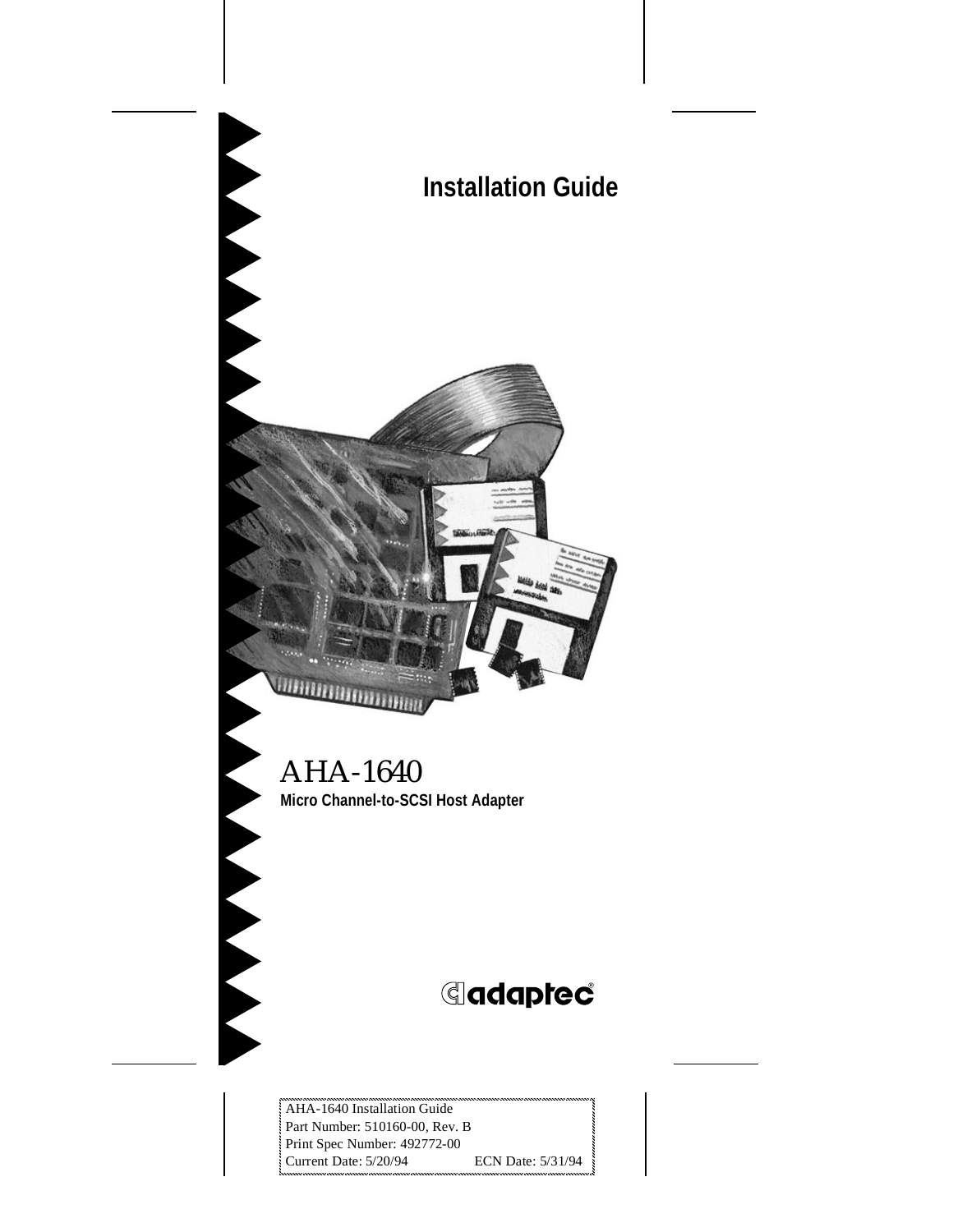## **Installation Checklist 1**

Be sure to complete these steps when you install your AHA™-1640 Micro Channel®-to SCSI host adapter. Check each item before you turn ON the power to your computer:

- **1** If you are using internal SCSI devices, connect the 50-pin internal SCSI cable to the host adapter with proper pin-1 orientation.
- **2** Seat the AHA-1640 host adapter firmly in an available 16-bit slot.
- **3** Assign correct SCSI addresses to all SCSI devices. Assign SCSI ID 0 to the boot SCSI disk drive. Assign SCSI ID 1 to the second SCSI disk drive, if there is one.
- **4** Select the correct operating modes on all attached SCSI devices. Refer to the documentation for each device.
- **5** Set termination correctly on the AHA-1640 host adapter and attached SCSI devices. Leave the terminators installed if either an internal or an external SCSI cable is attached to the host adapter. Remove terminators if both an internal and an external SCSI cable are attached.
- **6** Check all external SCSI devices to be sure they are properly installed and cabled.

## **2** Host Adapter Configuration

You must load initialization parameters into the host computer's CMOS RAM when you first install the AHA-1640 host adapter. You must also update the initialization parameters whenever you make other host adapter configuration changes or when you replace the computer's standby battery. The host adapter is automatically initialized with these parameters every time you boot your computer.

The computer reads the initialization parameters from the Adapter Descriptor File  $(ADF)^1$ , which is

<sup>&</sup>lt;sup>1</sup> The actual file name of the ADF is @0f1f.adf.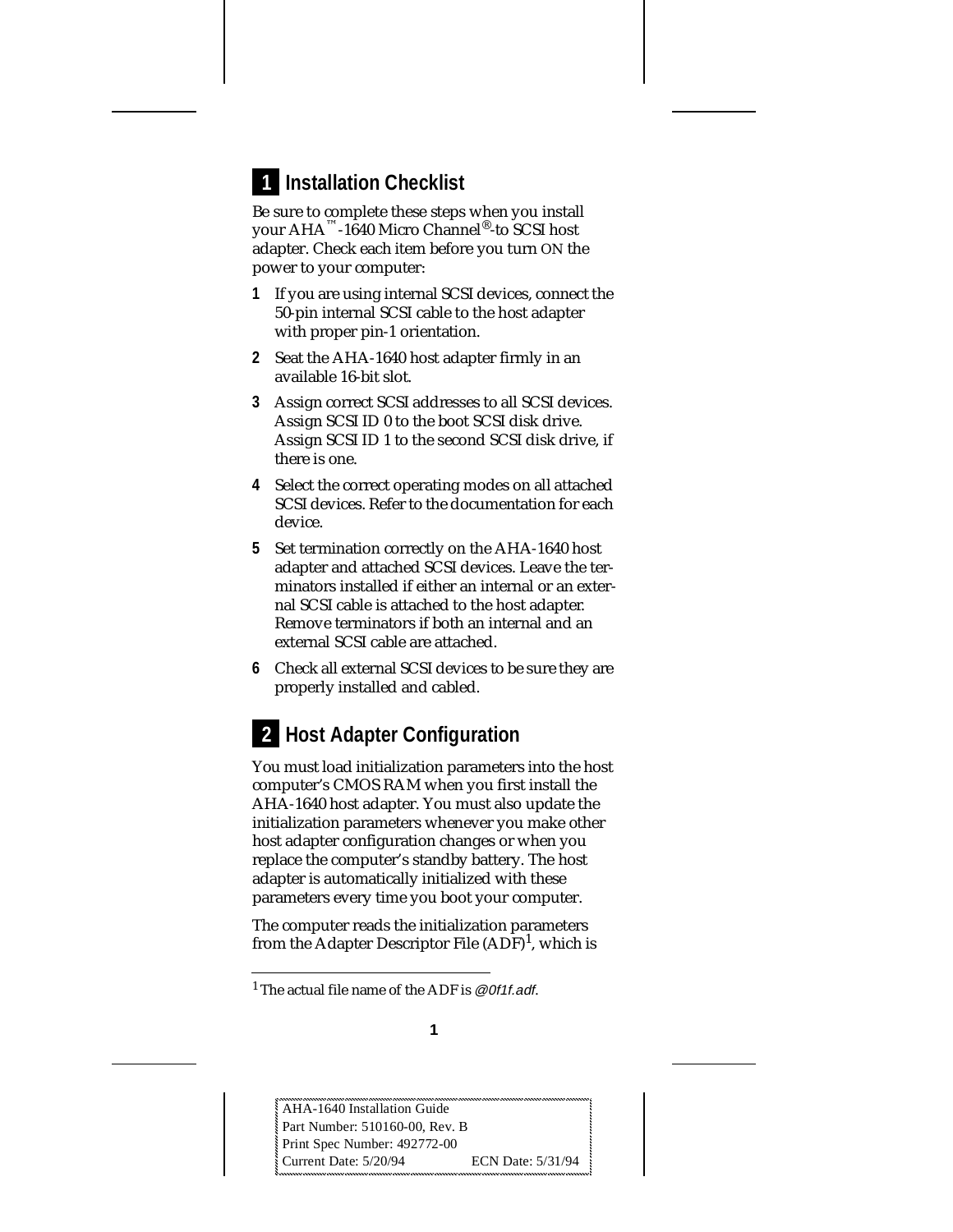usually included on the System Reference Diskette (SRD). Follow these steps if the ADF is not on the SRD:

- **1** Make a copy of the SRD.
- **2** Copy the ADF from an AHA-1640 Configuration Diskette to the copy of the SRD.

You cannot use the original copy of the SRD, because it is probably write-protected.



**Note:** If you do not have the ADF, you can download it free of charge from Adaptec's Bulletin Board Service (BBS). The BBS telephone number is listed on page 4.

Follow these steps to load the initialization parameters into CMOS RAM after you have installed the host adapter. You may need a special configuration if you install more than one AHA-1640 host adapter.

- **1** Insert the copy of the SRD in floppy drive *A* and close the drive door.
- **2** Turn ON the power to the computer. If the power is already ON, reboot the computer by pressing the **Del** key while holding down the **Ctrl** and **Alt** keys.

After the computer has booted, an Error 165 message (Invalid Configuration Information) may appear on the screen. This occurs when the computer detects the newly-installed host adapter.

- **3** Some SRD programs ask you in the error text if you want the computer to perform an automatic configuration.
	- **a** If the SRD allows automatic configuration, press the indicated key and wait until the configuration is completed. Then continue with step 7.
	- **b** If the SRD does not allow automatic configuration, press the indicated key to load the SRD files. A menu appears when the files have been loaded.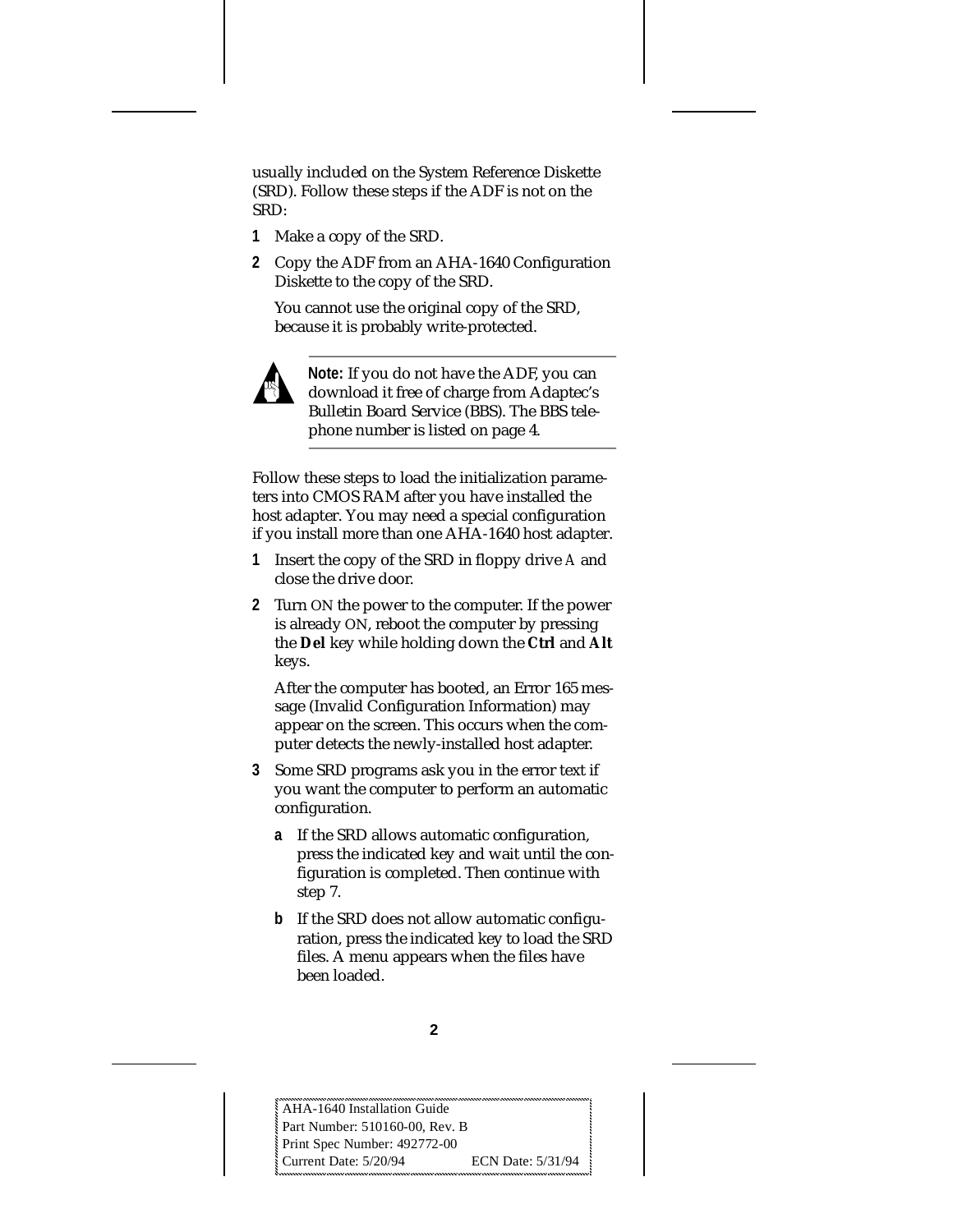- **4** Select the menu option to set the configuration parameters from the SRD. Another menu appears when this process is completed.
- **5** Select the menu option to control or perform the configuration process automatically.

The program analyzes the ADF and selects address spaces and parameter values that do not conflict with values already in use. Then it loads the values into CMOS RAM. A message appears when the automatic configuration is complete.

- **6** Press the indicated key to continue. The host adapter is now ready for normal operation.
- **7** Install the operating system software and boot your computer.

If you remove the AHA-1640 host adapter from your computer in the future, you must run automatic configuration again to update the parameters.

The following table lists the values that should be entered for various AHA-1640 configuration options. Some of the option values vary, depending on whether you boot your computer from a SCSI disk drive connected to the host adapter.

| Configuration<br>Option                                    | Value when Booting<br>from Host Adapter                                              | Value when Not Boot-<br>ing from Host Adapter                                        |
|------------------------------------------------------------|--------------------------------------------------------------------------------------|--------------------------------------------------------------------------------------|
| Port I/O Address                                           | Lowest slot number of<br>330h, 230h, 130h                                            | Nonconflicting                                                                       |
| <b>Arbitration Level</b>                                   | 5                                                                                    | Nonconflicting                                                                       |
| <b>Interrupt Level</b>                                     | Nonconflicting                                                                       | Nonconflicting                                                                       |
| <b>Host Adapter BIOS</b><br><b>Address</b>                 | Enable only one BIOS                                                                 | Disable all other BIOS's                                                             |
| Host Adapter SCSI ID                                       | 7 (or as required)                                                                   | 7 (or as required)                                                                   |
| <b>SCSI Parity Checking</b>                                | On if all devices support<br>parity;<br>Off if any device does<br>not support parity | On if all devices support<br>parity;<br>Off if any device does<br>not support parity |
| Synchronous Data<br>Transfer Initiated by<br>Host Adapter? | Yes                                                                                  | Yes                                                                                  |
| <b>Fairness</b>                                            | On                                                                                   | On                                                                                   |
| Synchronous Data<br><b>Transfer Negotiation</b>            | <b>On:</b> Performed by host<br>adapter<br>Off: Performed by<br>peripheral           | On                                                                                   |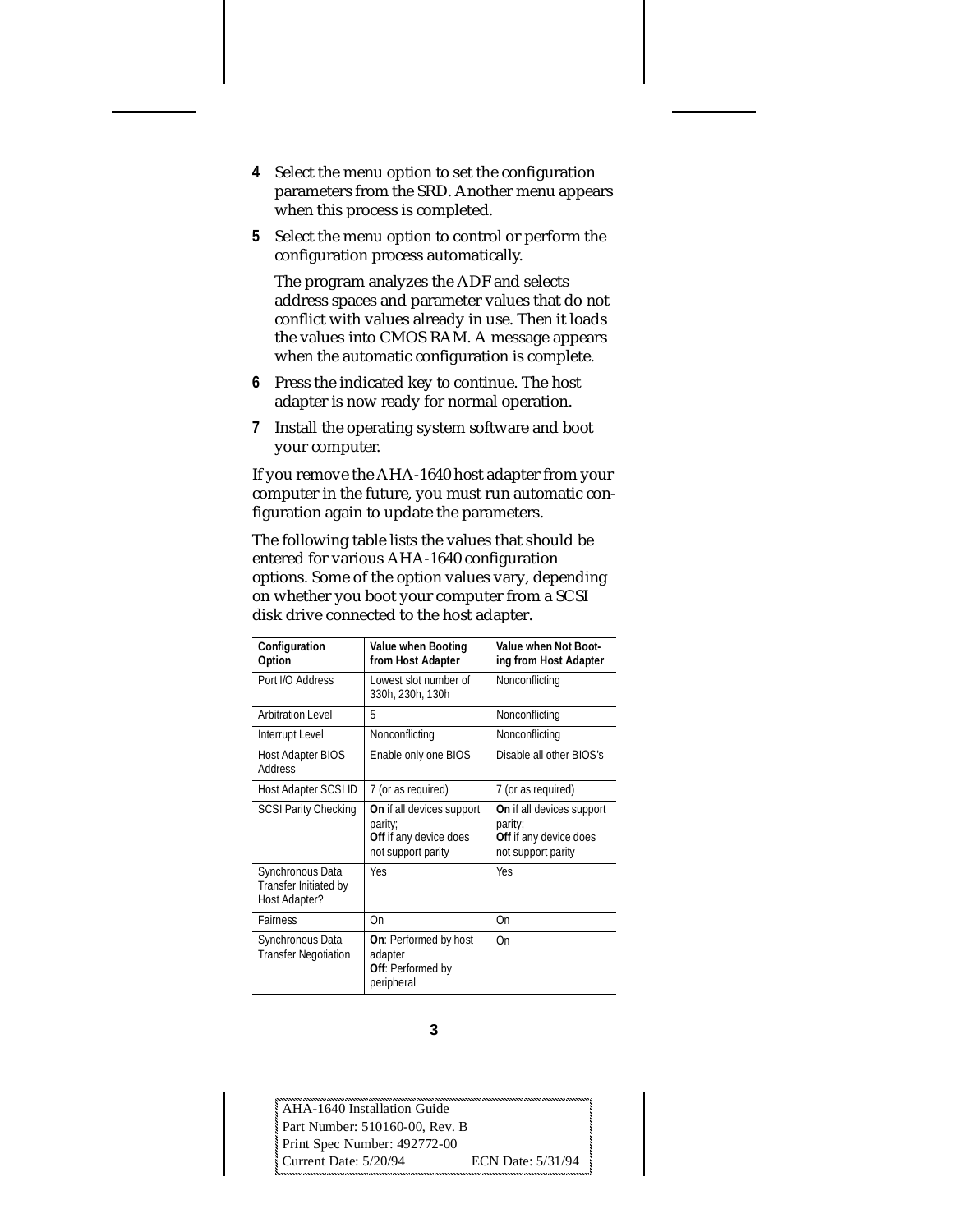### **Adaptec Customer Support Services 3**

- For information on software upgrades, new releases, technical advice, and other topics, call Adaptec's Electronic Bulletin Board Service (BBS) 24 hours a day at 408-945-7727; 1200/2400/9600/14400 baud, 8 data bits, 1 stop bit, no parity.
- For the latest online information about Adaptec products and services, call the Interactive Fax Service 23 hours a day, 7 days a week, at 408-957-7150.
- For technical assistance, call Adaptec's Technical Support Hot Line at 800-959-SCSI (7274), or 408-945-2550. M–Th: 6:00 a.m.– 5:00 p.m., F: 6:00 a.m.–3:00 p.m., Pacific Time.
- To order Adaptec software and SCSI cables, call 800-442-SCSI (7274), M–F: 6:00 a.m. to 5:00 p.m., Pacific Time. If you are calling from outside the U.S. and Canada, the number is 408-957-7274.
- To request additional documentation for Adaptec products, call 800-934-2766, M–F: 5:00 a.m. to 6:00 p.m., Pacific Time.